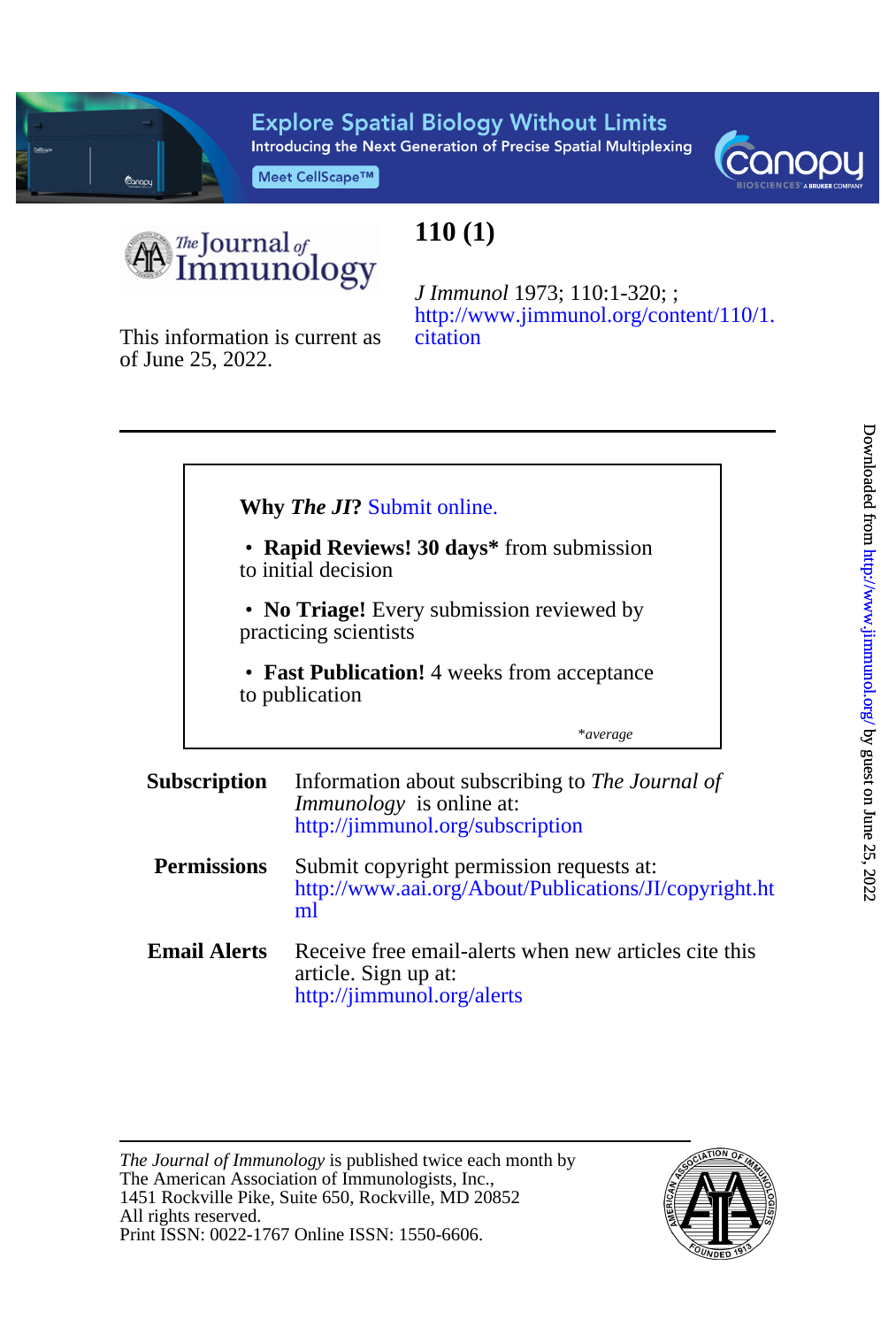# THE JOURNAL OF IMMUNOLOGY®

# **Contents for January**

### CELLULAR IMMUNOLOGY

| The Role of Humoral Factors in the Initiation of in Vitro Primary Immune Responses.                                                                              |     |
|------------------------------------------------------------------------------------------------------------------------------------------------------------------|-----|
| I. Effects of Deficient Fetal Bovine Serum. JAMES WATSON AND RUTH EPSTEIN<br>The Role of Humoral Factors in the Initiation of in Vitro Primary Immune Responses. | 31  |
| II. Effects of Lymphocyte Mitogens. JAMES WATSON, RUTH EPSTEIN, ILONA<br>NAKOINZ AND PETER RALPH.                                                                | 43  |
| Studies on the Mechanism of Lymphocyte-Mediated Cytolysis. I. The Role of Divalent<br>Cations in Cytolysis by T Lymphocytes. CHRISTOPHER S. HENNEY AND J.        |     |
| ERIC BUBBERS                                                                                                                                                     | 63  |
| Studies on the Mechanism of Lymphocyte-Mediated Cytolysis. II. The Use of Various                                                                                |     |
| Target Cell Markers to Study Cytolytic Events. CHRISTOPHER S. HENNEY                                                                                             | 73  |
| Suppression of Delayed Hypersensitivity Reactions in Bursectomized Chickens by                                                                                   |     |
| Passively Administered Anti-Immunoglobulin Antisera. GAIL A. THEIS AND                                                                                           |     |
| G. JEANETTE THORBECKE<br>Carrier Function in Anti-Hapten Antibody Responses. VI. Establishment of Experi-                                                        | 91  |
| mental Conditions for Either Inhibitory or Enhancing Influences of Carrier-                                                                                      |     |
| Specific Cells on Antibody Production. DAVID H. KATZ, WILLIAM E. PAUL AND                                                                                        |     |
|                                                                                                                                                                  | 107 |
| Synergism between Thymocytes and Lymph Node Cells in the Graft-versus-Host Re-                                                                                   |     |
| sponse. Effect of Cortisone Treatment of the Thymus Cell Donor. HENRIC                                                                                           |     |
|                                                                                                                                                                  | 144 |
| The Early Response of Immunocompetent Cells as Analyzed by Velocity Sedimenta-<br>tion Separation. W. D. ARMSTRONG and N. E. KRAFT.                              | 157 |
| Selective Induction of Delayed Hypersensitivity by a Lipid Conjugated Protein                                                                                    |     |
| Antigen Which is Localized in Thymus Dependent Lymphoid Tissue. JOHN                                                                                             |     |
| COON AND ROBERT HUNTER                                                                                                                                           | 183 |
| Hapten-Specific Tolerance: Depressed Humoral and Normal Cellular Immune Re-                                                                                      |     |
| sponses. BENJAMIN E. COHEN, JOSEPH M. DAVIE AND WILLIAM E. PAUL                                                                                                  | 213 |
| Antibody-Binding Characteristics at the Cellular Level. I. Comparative Maturation                                                                                |     |
| of Hapten-Specific IgM and IgG Plaque-Forming Cell Populations. LATHAM                                                                                           | 241 |
| Antibody-Binding Characteristics at the Cellular Level. II. Presence of Cells Secret-                                                                            |     |
| ing High Affinity IgG Antibody at the Onset of the Immune Response. LATHAM                                                                                       |     |
|                                                                                                                                                                  | 252 |
| Differential Effects of Cyclophosphamide on the B and T Cell Compartments of Adult                                                                               |     |
| Mice. GAIL D. STOCKMAN, LYLE R. HEIM, MARY ANN SOUTH AND JOHN                                                                                                    |     |
|                                                                                                                                                                  | 277 |
| <b>IMMUNOCHEMISTRY</b>                                                                                                                                           |     |
|                                                                                                                                                                  |     |

| Studies on the Secretory Immunologic System of Fowl. III. Serum and Secretory IgA<br>of the Chicken. GERRIE A. LESLIE AND LOUIS N. MARTIN | Ι.  |
|-------------------------------------------------------------------------------------------------------------------------------------------|-----|
| The Effects of Specific Metals on the Antigenic Structure of Alkaline Phosphatase from                                                    |     |
|                                                                                                                                           | 10  |
| Fibrillar Assemblage of Variable Segments of Immunoglobulin Light Chains: An                                                              |     |
| Electron Microscopic Study. TSURANOBU SHIRAHAMA, MERRILL D. BENSON,                                                                       |     |
|                                                                                                                                           | 21  |
| Immunobiology of the Autoantibody Response. II. The Lipoprotein-Associated                                                                |     |
| Soluble HB Erythrocyte Autoantigen of NZB Mice. EWERT LINDER AND                                                                          |     |
|                                                                                                                                           | 53  |
|                                                                                                                                           |     |
| A Human IgG Myeloma Protein with Anti- $\alpha$ 2 Macroglobulin Antibody Activity.                                                        |     |
| MAXIME SELIGMANN, CATHERINE SASSY AND ANNETTE CHEVALIER                                                                                   | 85  |
| Evolution of the Immune Response to Type III and VIII Pneumococcal Polysac-                                                               |     |
| charides. FRANCIS W. CHEN, A. DONNY STROSBERG AND EDGAR HABER                                                                             | 98  |
| Alternate Complement Pathway: Factors Involved in Cobra Venom Factor (CoVF)                                                               |     |
| Activation of the Third Component of Complement (C3). L. G. HUNSICKER, S.                                                                 |     |
|                                                                                                                                           | 128 |
| The First Component (C1n) of the Complement System of the Nurse Shark (Gin-                                                               |     |
| glymostoma cirratum). I. Hemolytic Characteristics of Partially Purified Cln.                                                             |     |
|                                                                                                                                           | 175 |
| Chicken Antibodies to Group A Streptococcal Carbohydrate. GERRIE A. LESLIE                                                                |     |
|                                                                                                                                           | 191 |
| Potentiated Reagin Response: Initiation with Minute Doses of Antigen and Alum fol-                                                        |     |
| lowed by Infection with Nippostrongylus brasiliensis. KURT J. BLOCK, JOHN L.                                                              |     |
| OHMAN, JR., JERIETA WALTIN AND RALPH W. CYGAN                                                                                             | 197 |
|                                                                                                                                           |     |